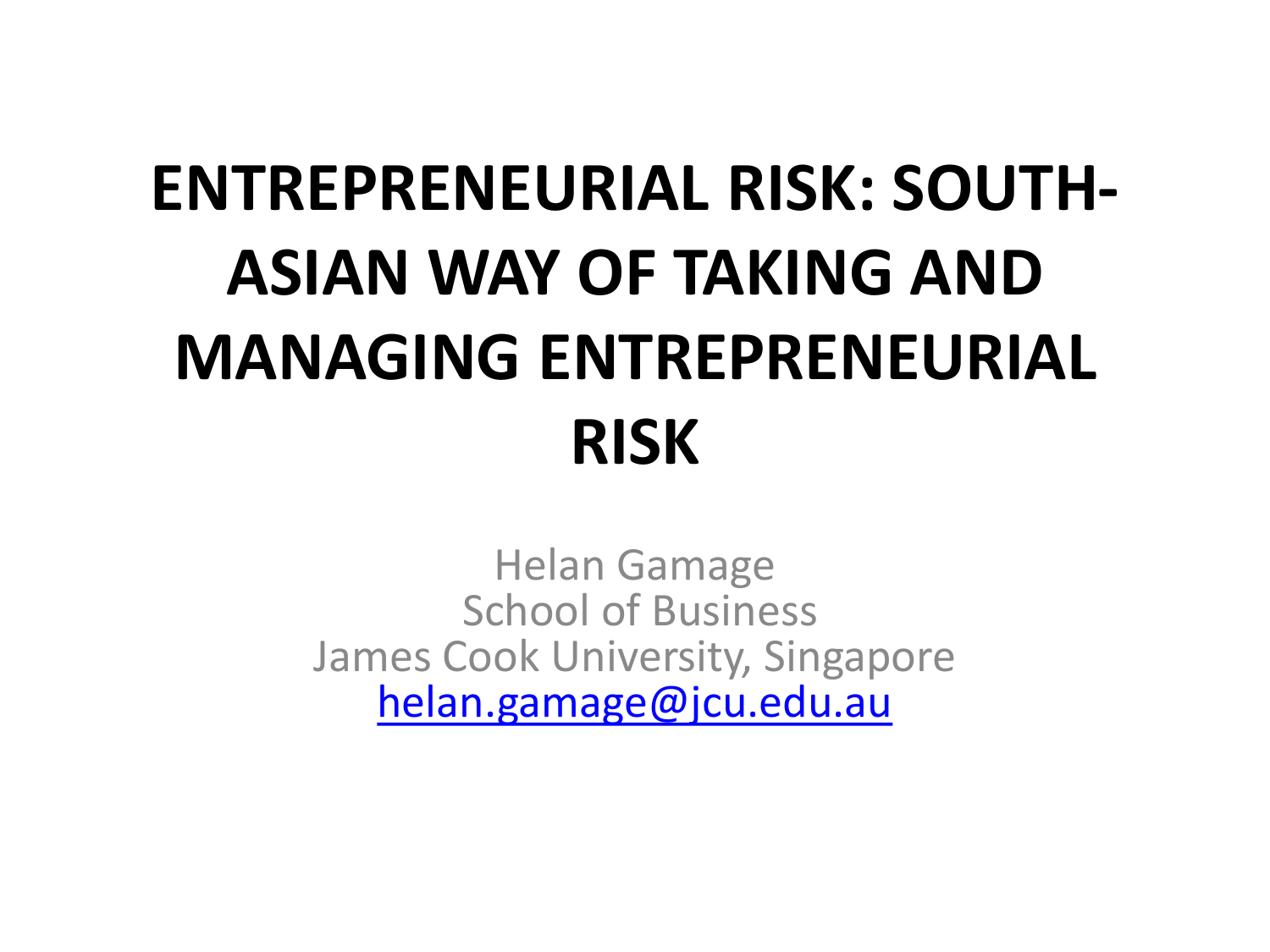# Focus of the paper

• *to address the context sensitive paradox by examining entrepreneurial risk (ER) through the lens of social, cultural, political and economic and decision making.*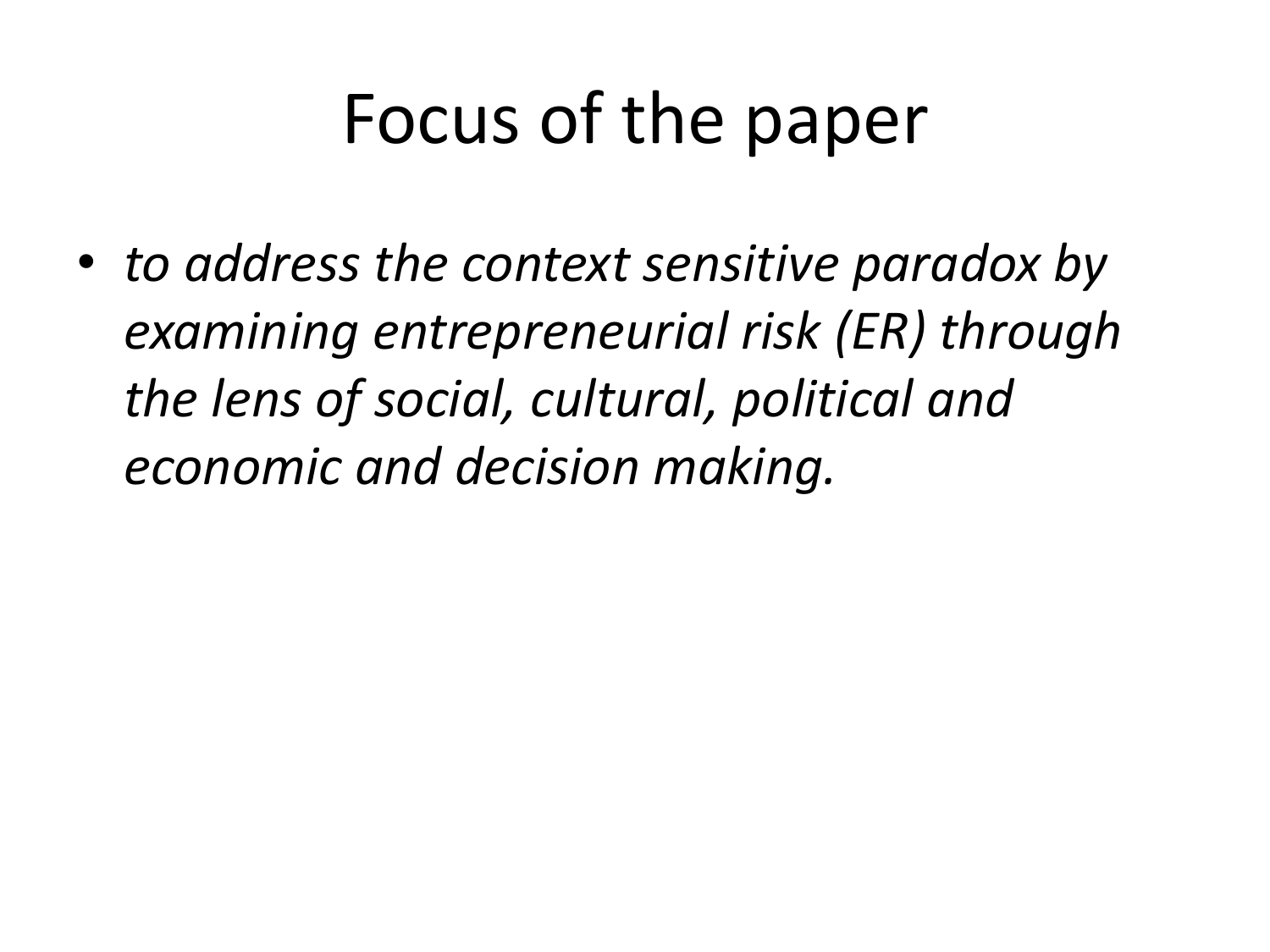### Research context

- South Asian context:
- Sri Lankan entrepreneurs who started up home-based businesses and which have grown to become significant in Sri Lankan society.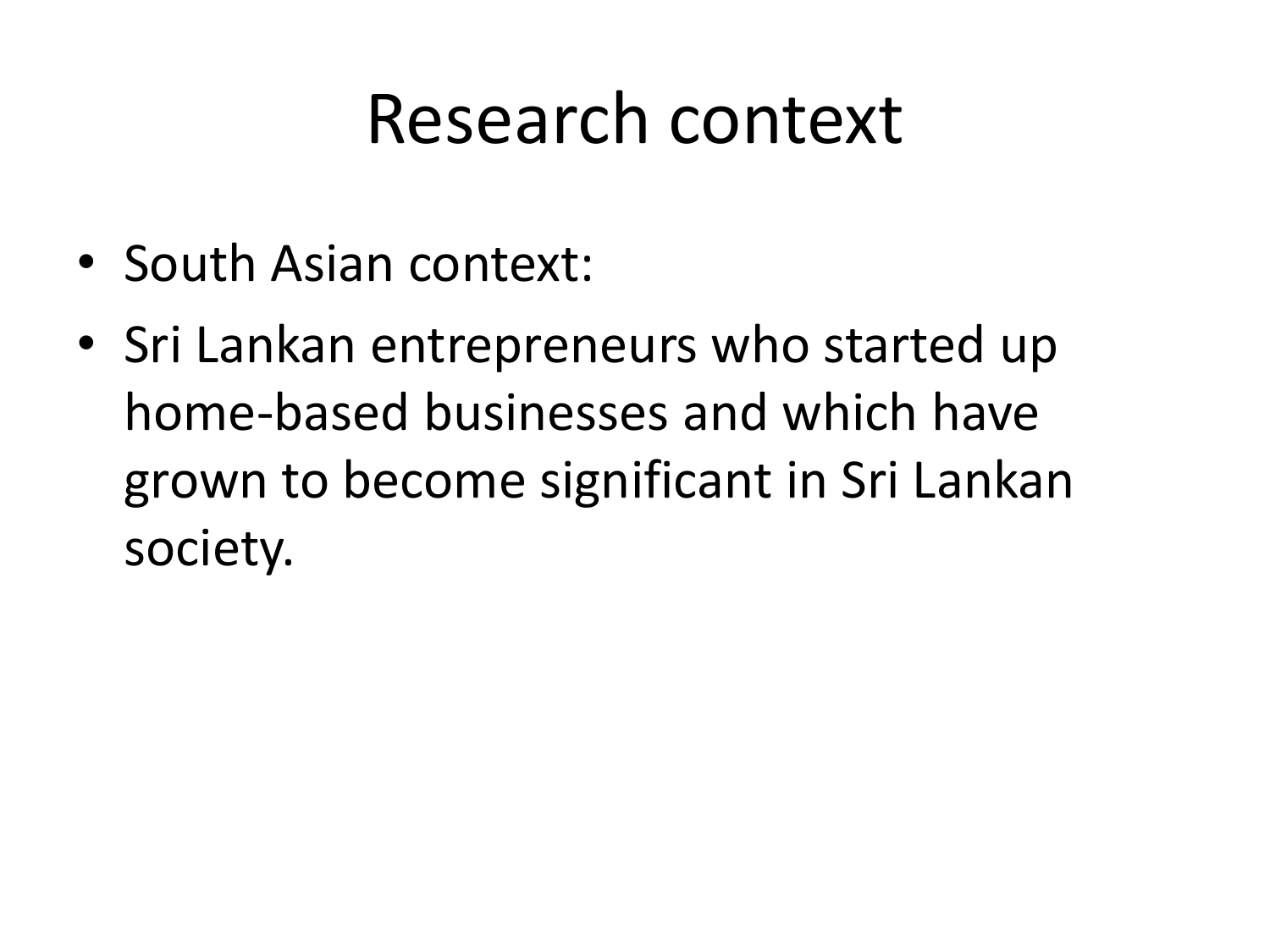### Reality of the Context

- Inherited socio-cultural behaviours with the civilization and changed by colonization, are presented in contemporary life in Sri Lanka.
- The socio-cultural elements /system : family, caste, ethnicity, class, religion and education bring about specific roles for individuals to perform.
- The roles for an individual and the resultant social actions can be understood in the context of deeprooted values and beliefs.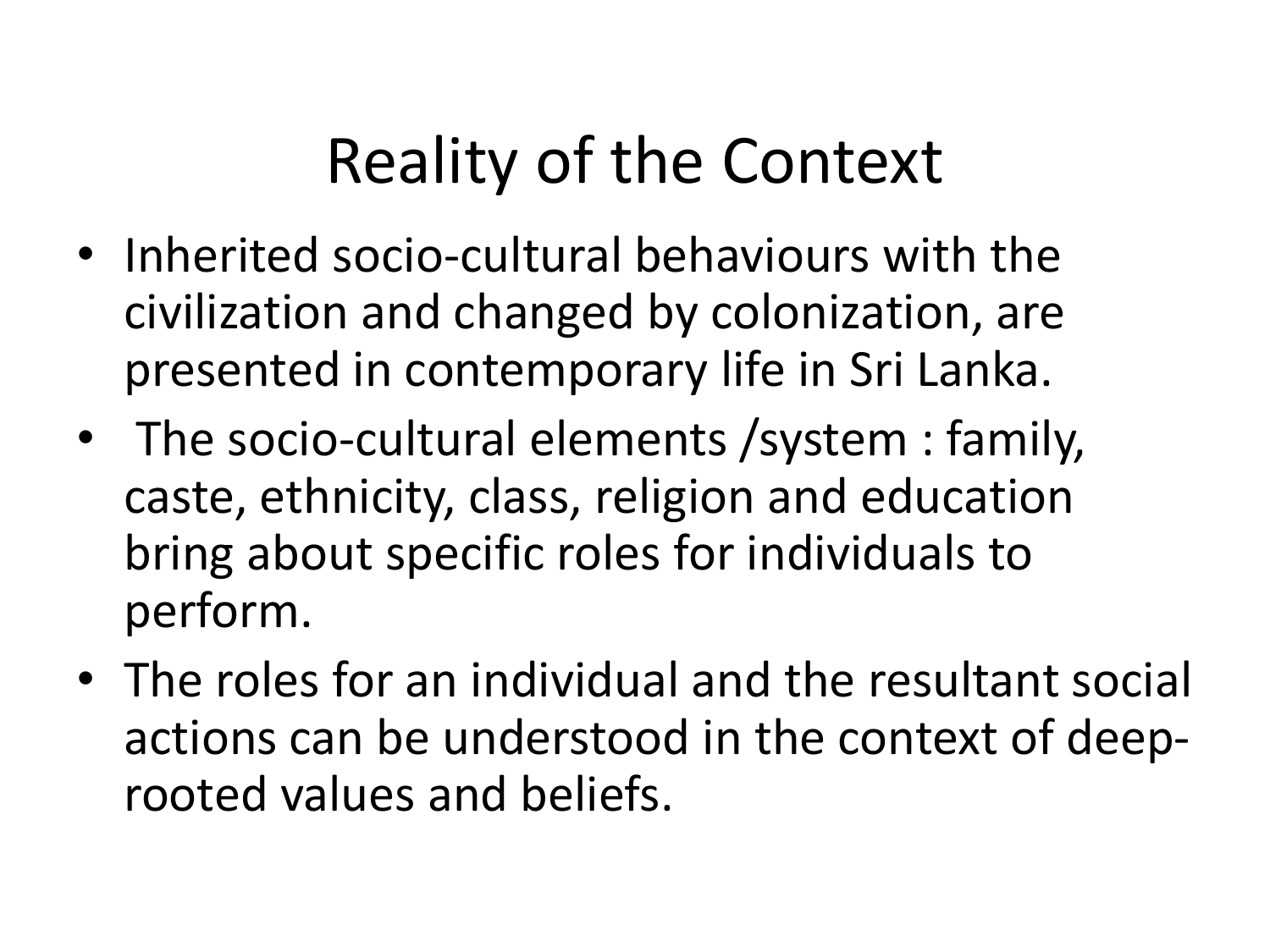The historical foundations of Sri Lankan culture: Three epochs:

1. Civilisation as a culture-building force

1. Colonisation as a manifestation of new cultural behaviours

1. An independent nation with dynamic cultural behaviour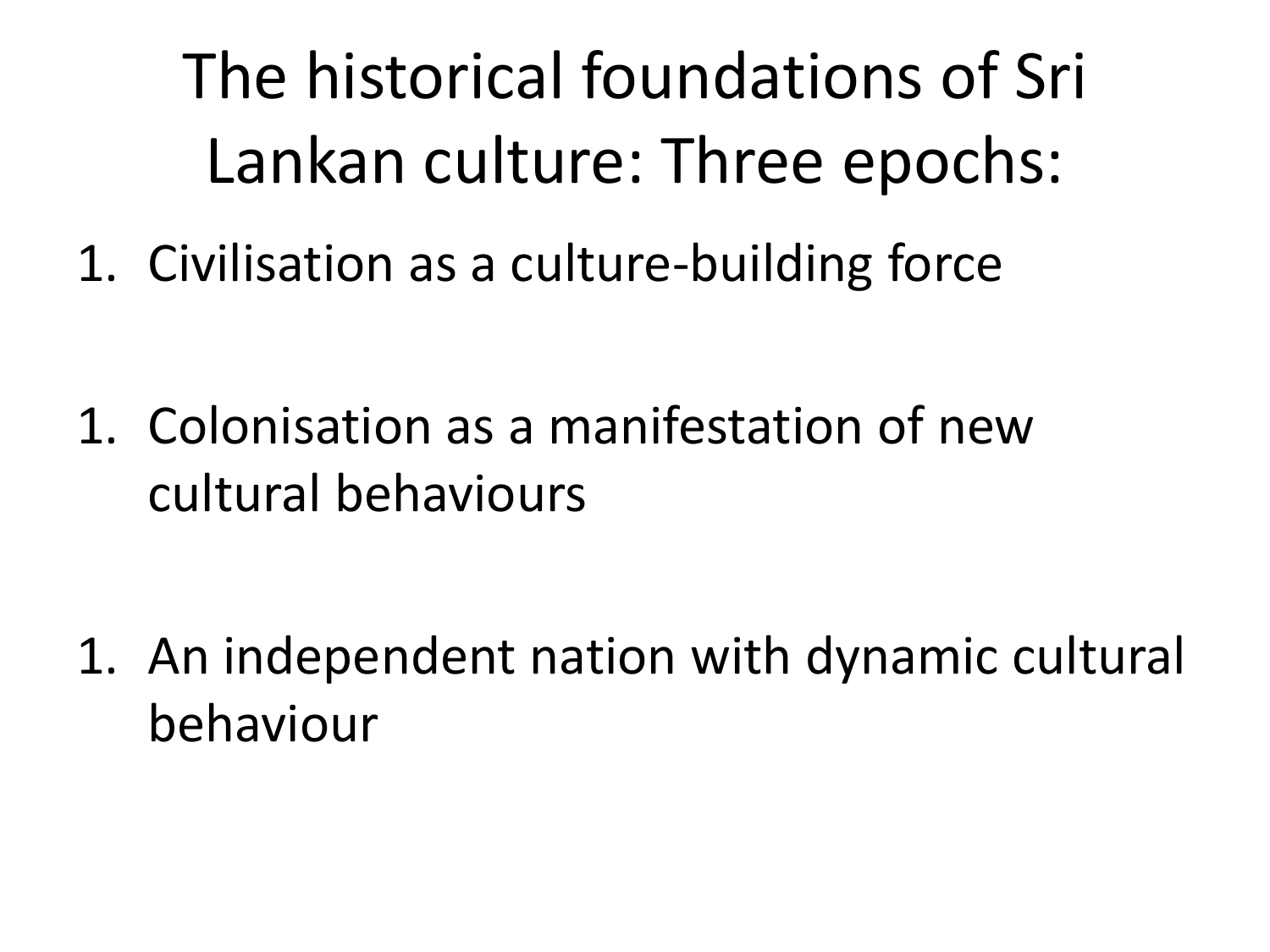#### Entrepreneurial world: objective and subjective nature of its reality



Figure 1.1. The entrepreneurial world: subjective and objective elements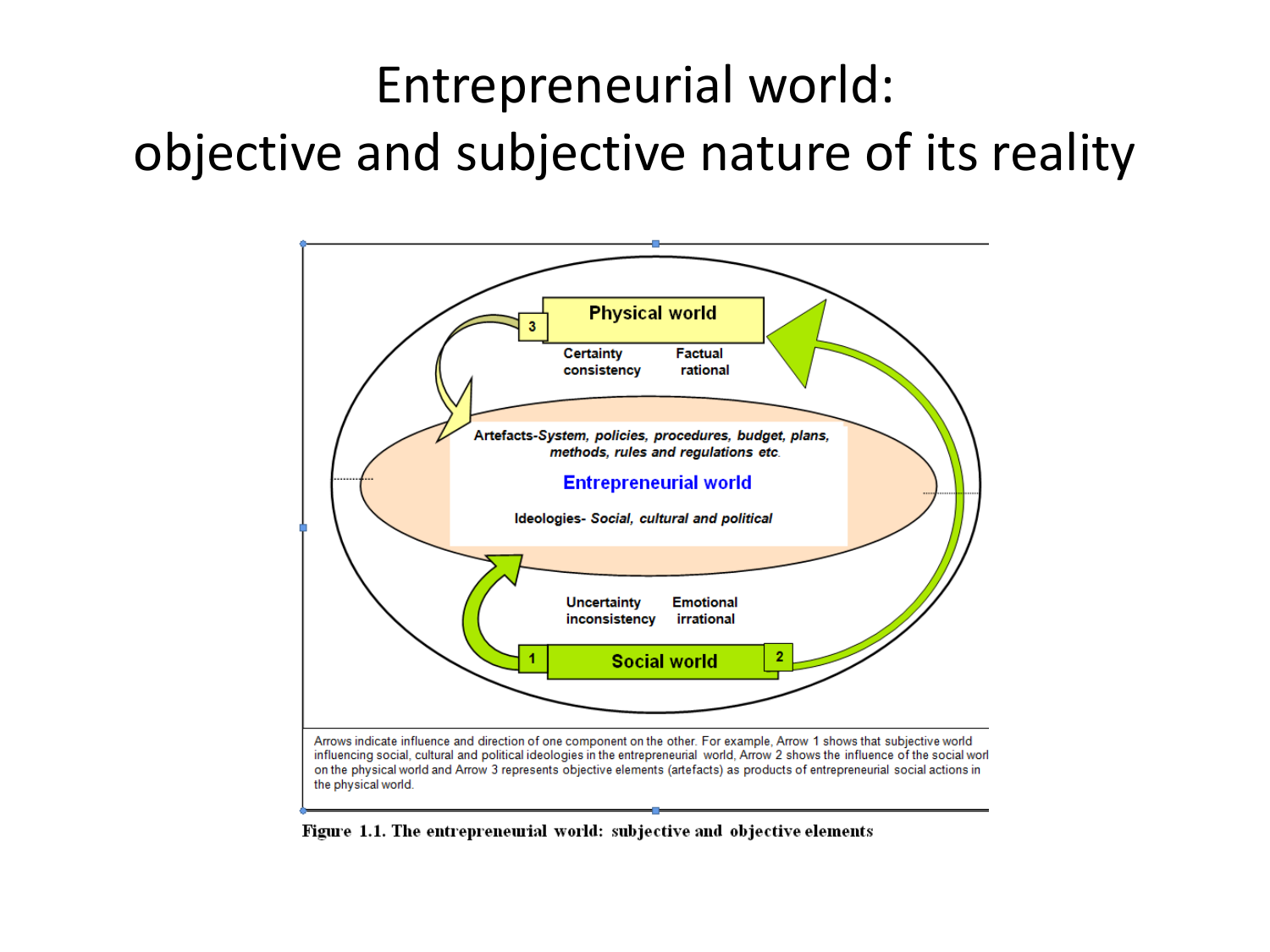# Ontological facet of this paper.

• *Entrepreneurial social reality of risk taking and management requires the fundamental philosophy of subjectivism* 

*Therefore, methodological orientation:* 

- • *utilizes Holism qualitative inductive case study methods.*
- The complexity of entrepreneurial reality was captured in case studies through inductive data generation strategies and by interpretations around a particular timeframe.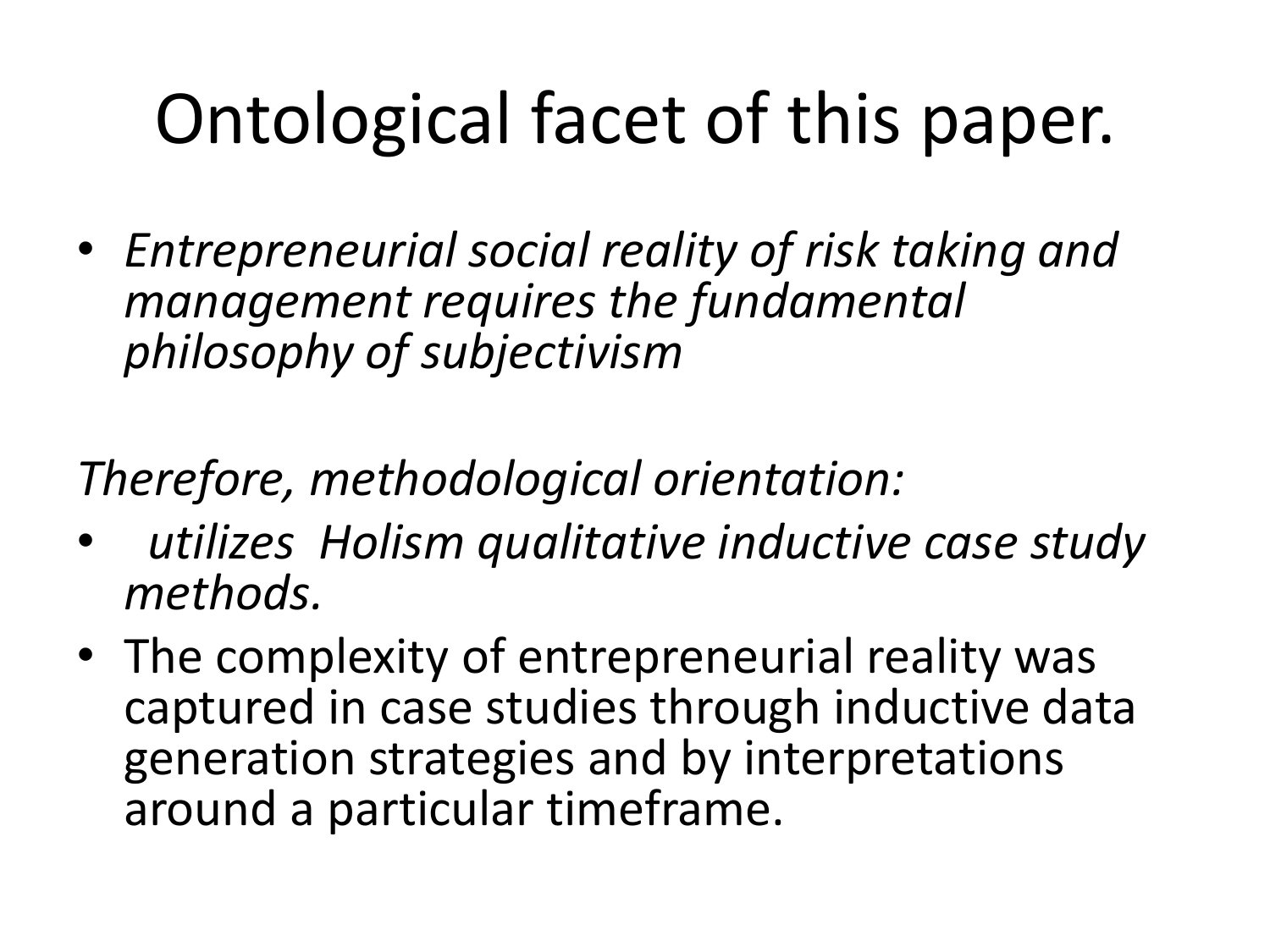### Bottom up approach



Figure 1.2. A possible bottom-up approach to entrepreneurial reality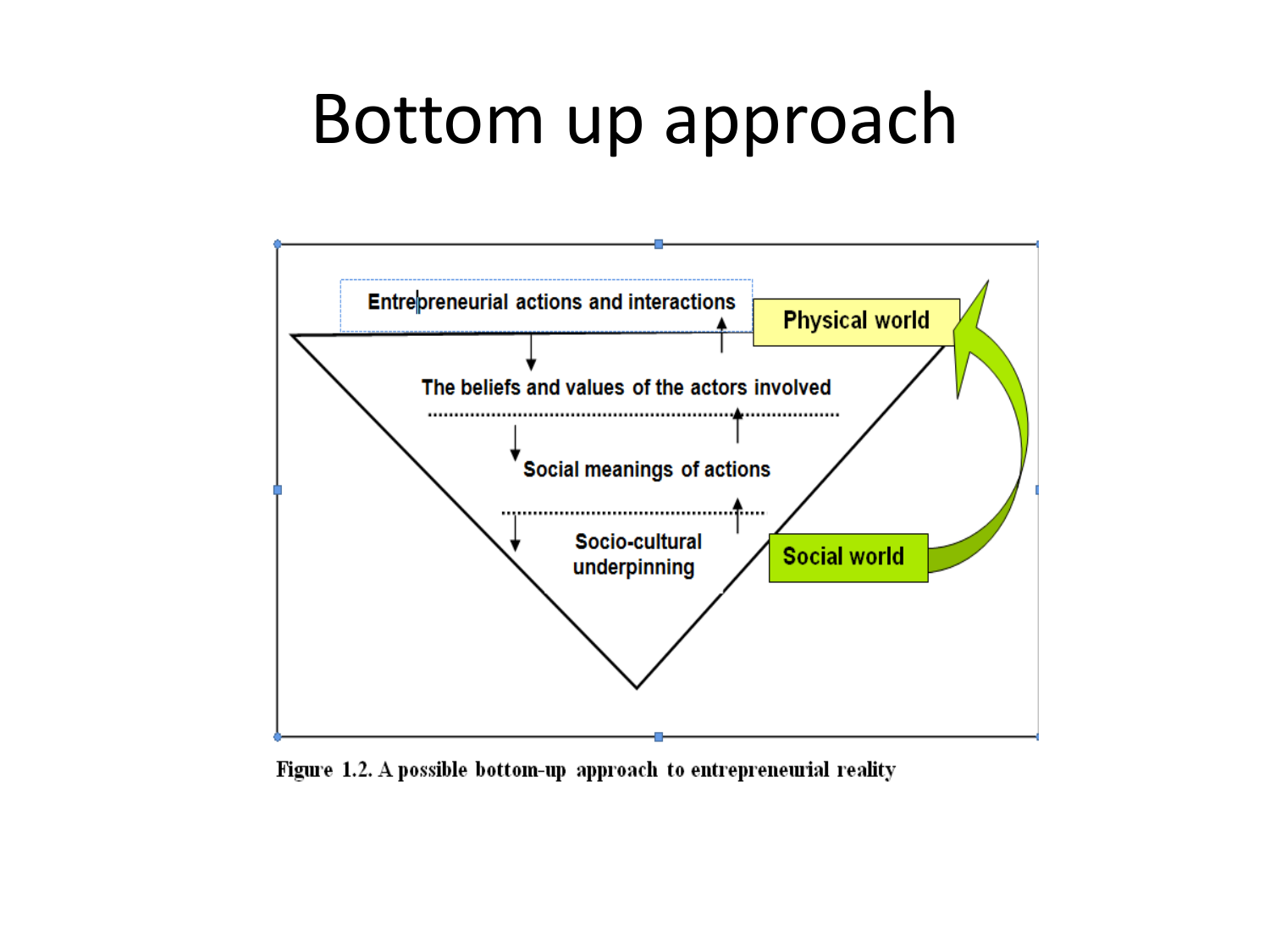#### Findings:

#### Theoretical Reflections on Diversity of Culture and Entrepreneurial Risk

Five main themes:

- 1. An independent nation with dynamic cultural behaviour
	- *Dark side of risk taking: ER from socially driven uncertainties*
	- Missing links: The social disorder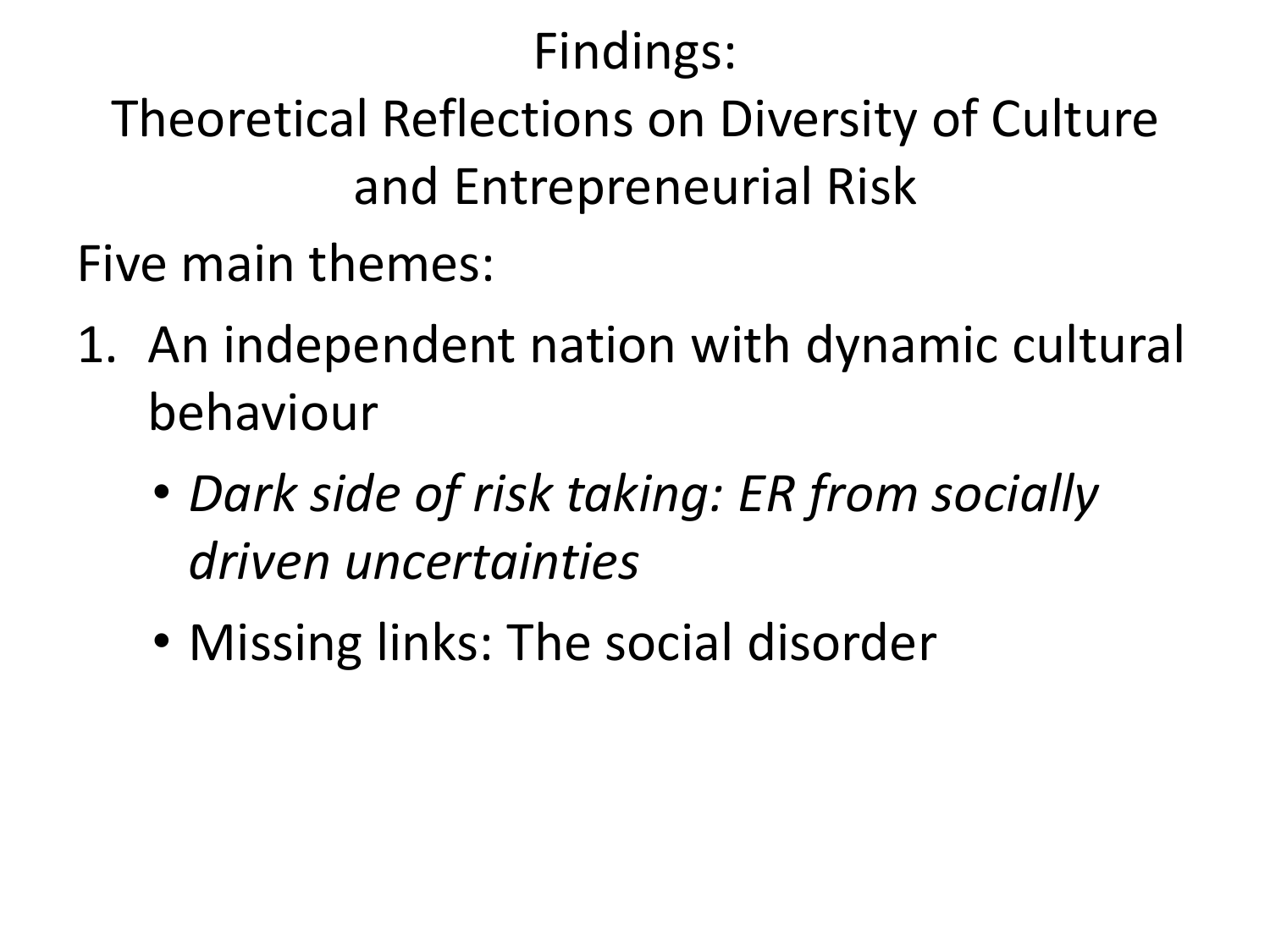#### 2. **Perceptions and management of ER**

- Social confrontation: Guilty or Shame
	- *Social confrontation: accepted as a personal risk*
- Business challenges as shared risks: Collectivism:
- 3. Risk tolerance behaviour:

**Religious influence on risk: Luck and Karma**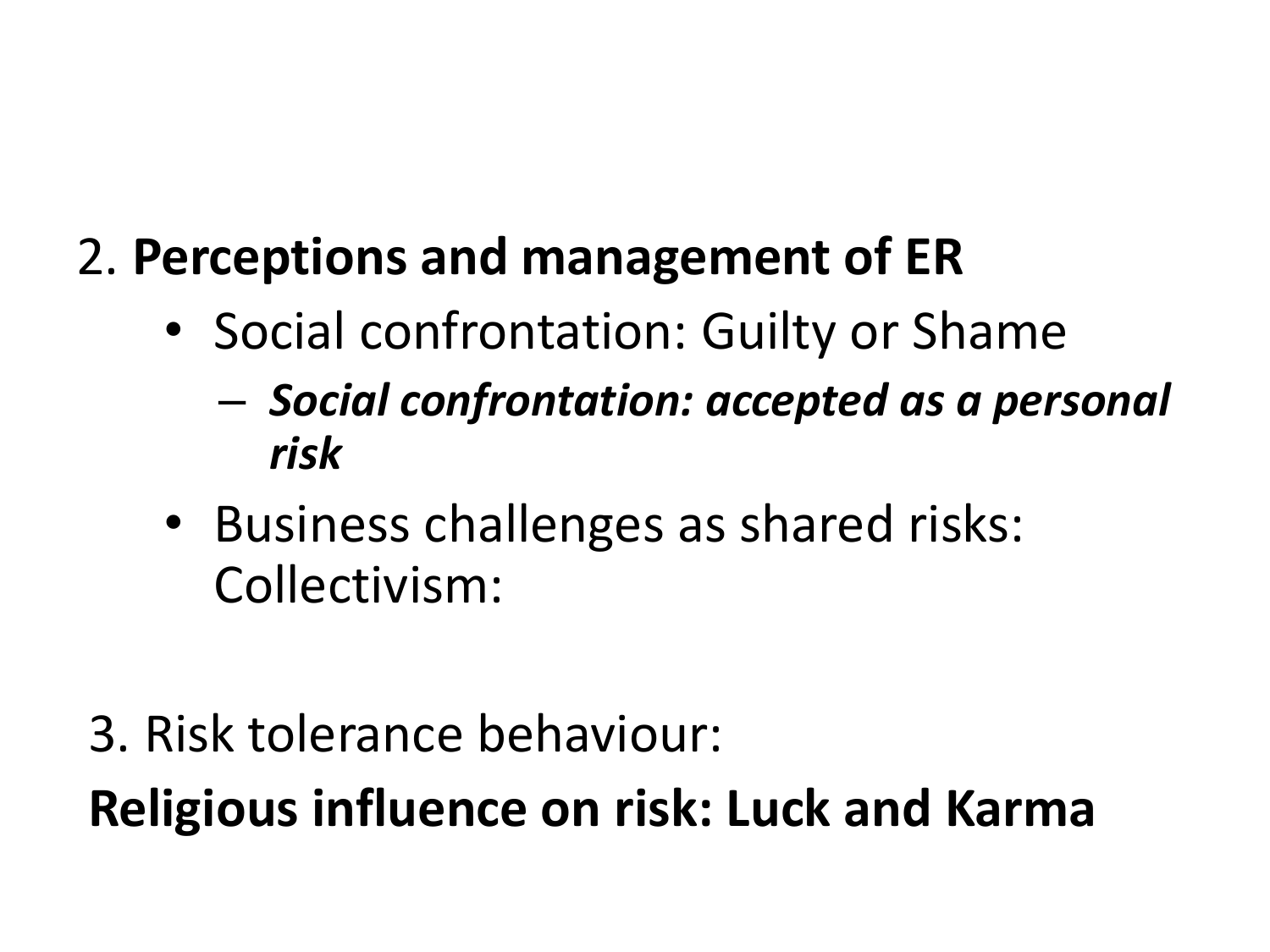Risk Management:

- Social power and conceptualisation skill
- Irrationality in rational risk taking
	- Disregard for entrepreneurial risk handling through rational approaches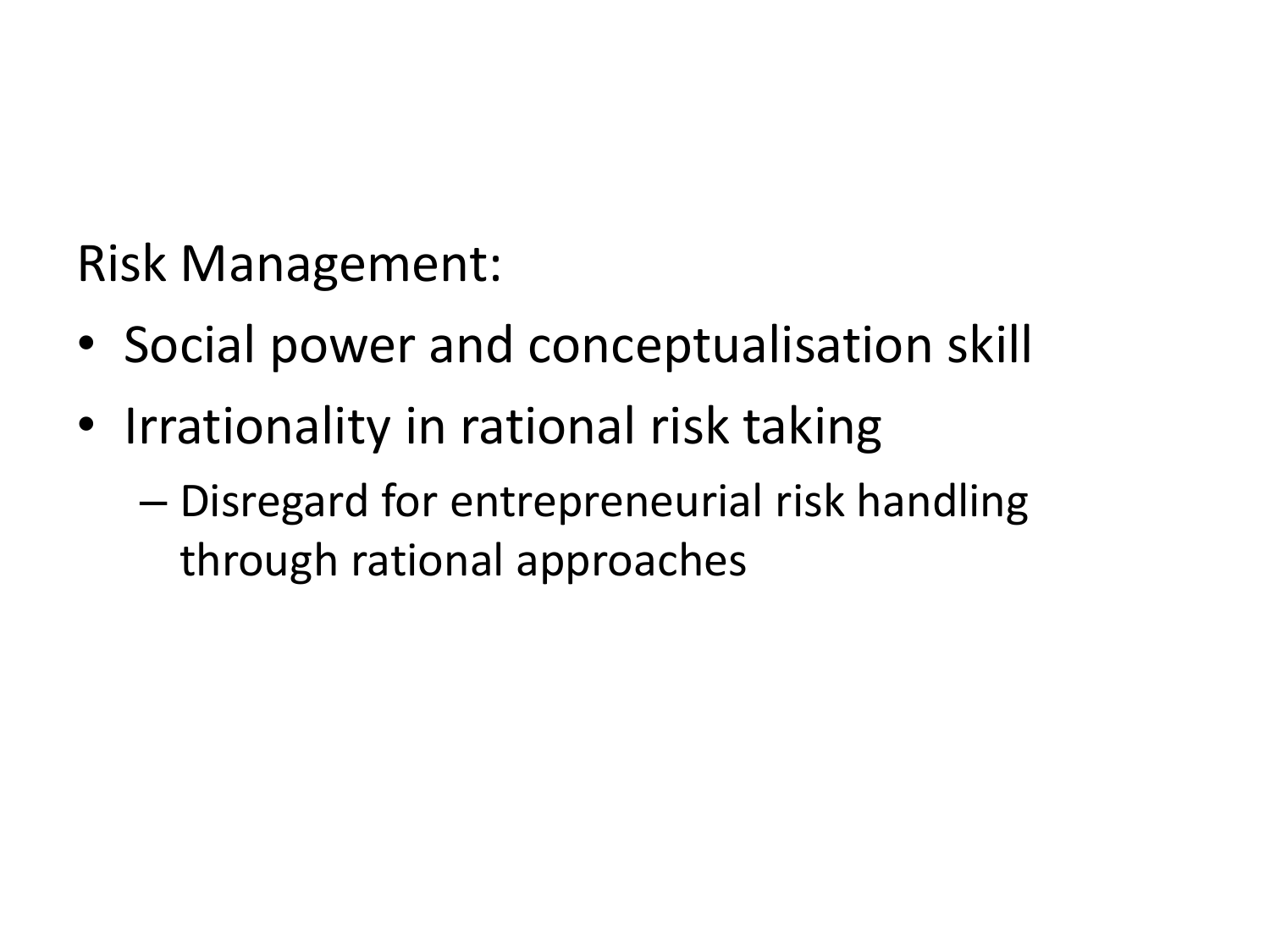#### Contextually driven model for South-Asian way of taking and managing entrepreneurial risk

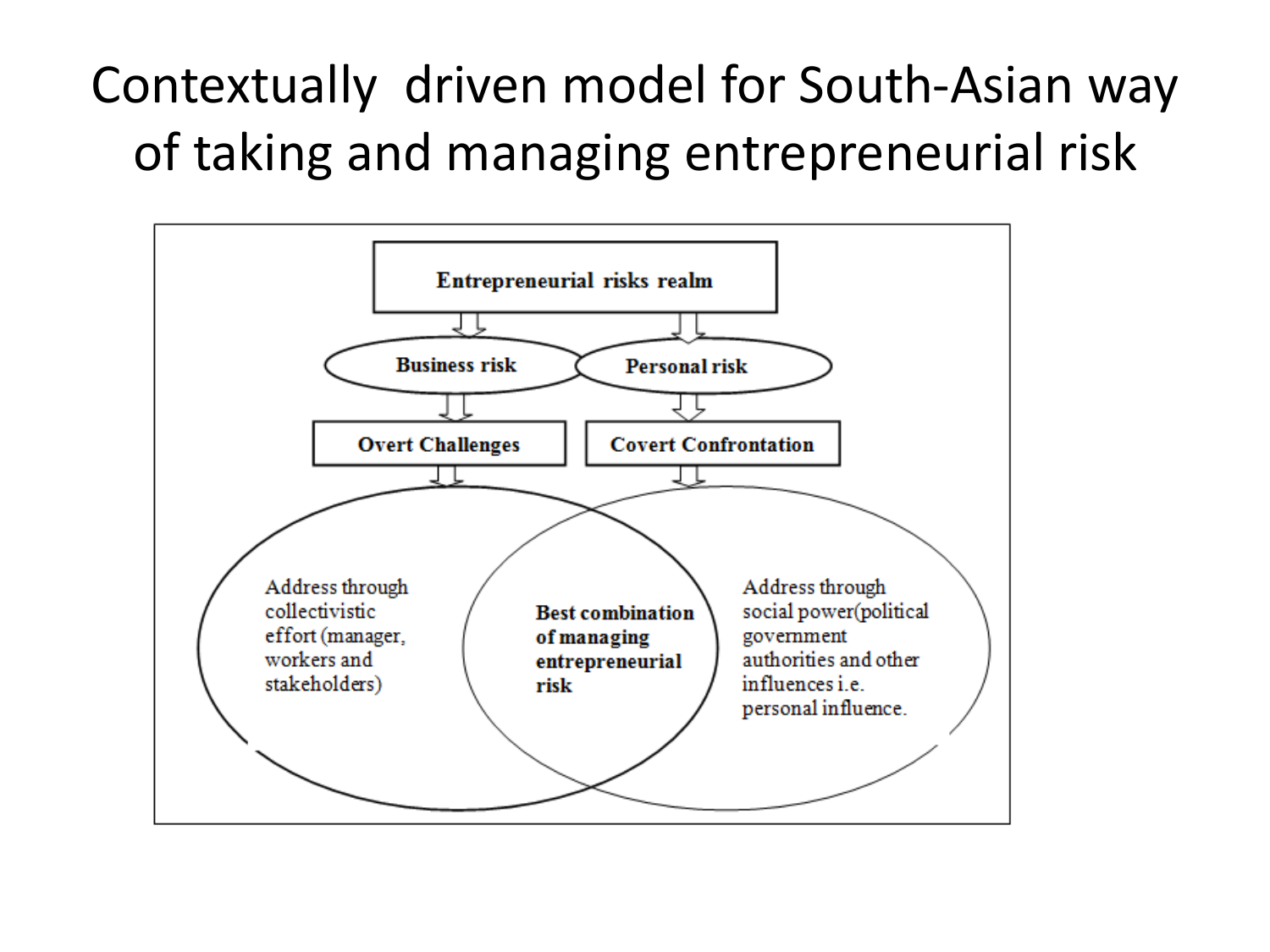# Conclusion

- *The research data indicate that entrepreneurs do indeed use their social wisdom and cultural understanding more in their decision making.*
- In this research work found that in the South Asian cultural context social wisdom and value judgment is prominent and essential in understanding, tolerating and managing uncertainty and risk which are driven from socially and culturally.
- Sri Lankan businesses cannot survive by merely following entrepreneurial orthodoxy within the western paradigm, which does not lead to appropriate practices because conflicts and challenges are palpable.